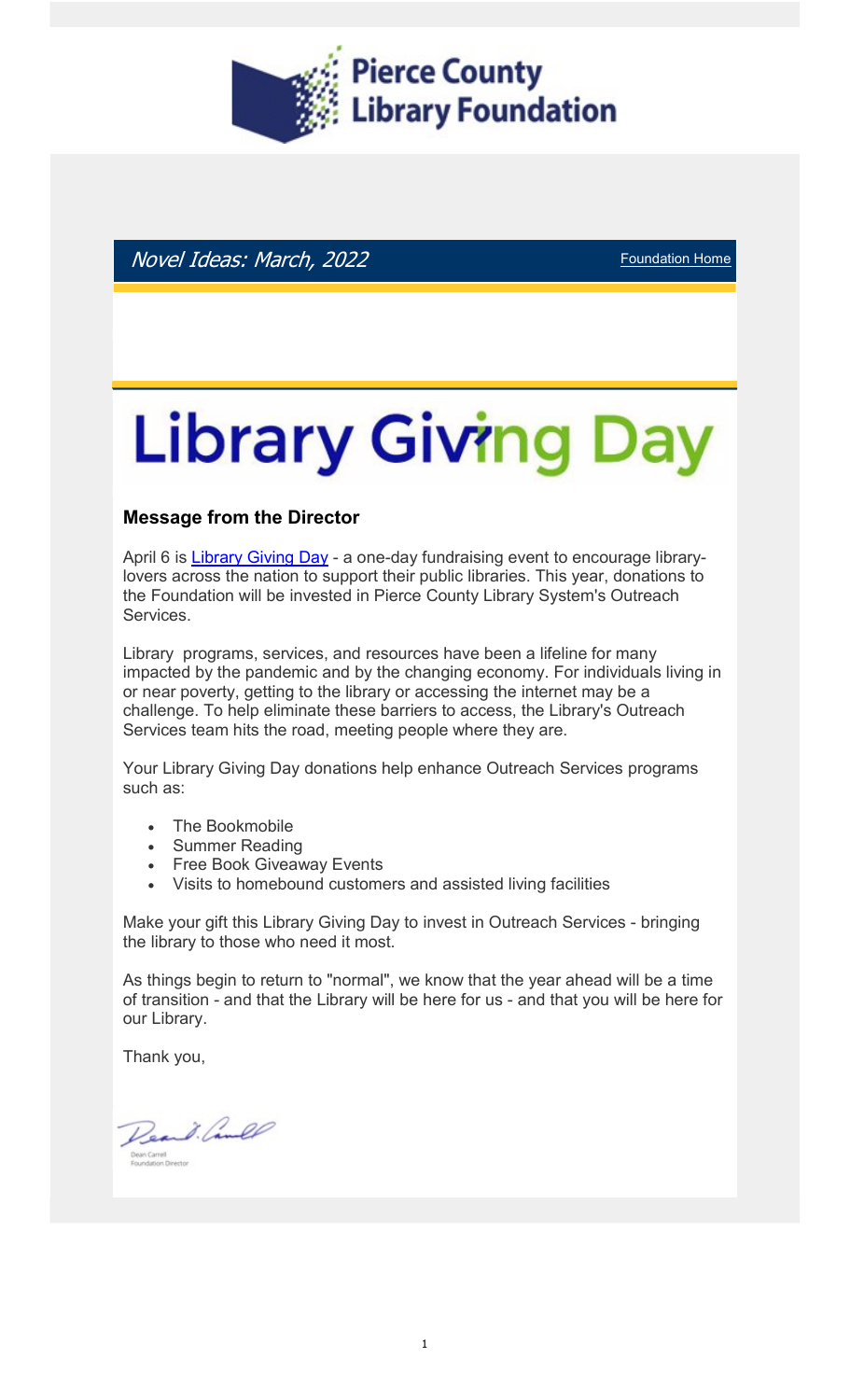

# Outreach Services



#### Summer Reading

Last year, more than 1,300 children visited the Bookmobile to pick up reading logs, choose their next book, or select prizes for completing Summer Reading activities. Increasing access to books also helps combat the summer slide; where children lose some of the achievement gains they made during the previous school year.

#### On the Road

Meeting customers where they are, Outreach Services visits homebound customers, assisted living facilities and senior apartments. More than a delivery service or a chance to find a new book, regular visits to these sites build relationships with often-isolated individuals in our communities. Last year, Library Staff made connections with more than 200 customers on 15 routes – delivering over 20,000 books, movies, cds, magazines, and more!





#### Book Giveaway Events

In addition to bringing smiles to young faces, studies have shown that increasing access to books leads to more reading – which in turn improves vocabulary and writing skills. Having books in the home leads to more reading, improved vocabulary, and writing skills.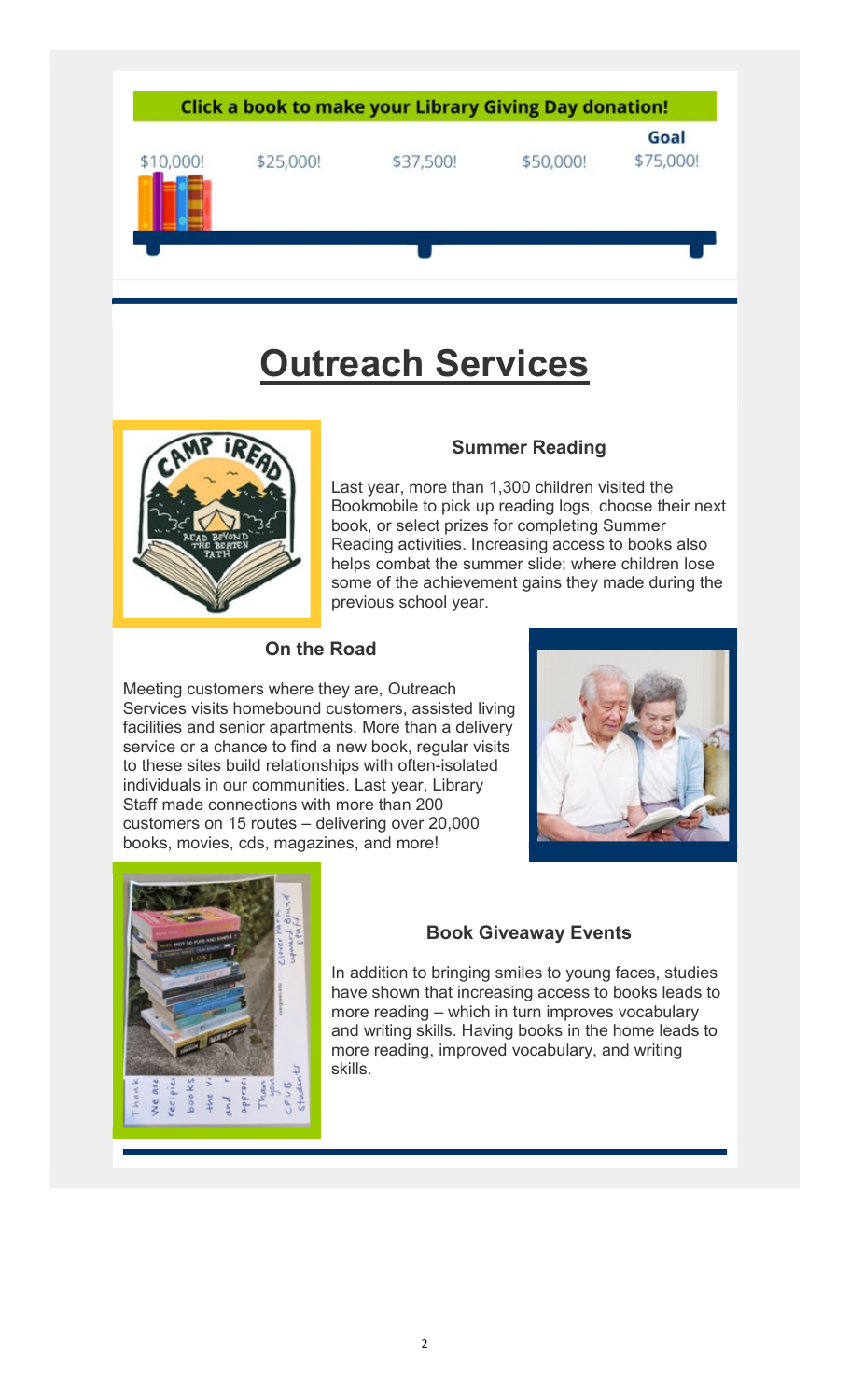

# MATCHING CHALLEN

Thanks to a generous library-lover, gifts from NEW Donors will be matched 1:1, up to \$10,000!



Tax Help Flyer

The Library helps connect people with information and resources that help navigate life's challenges - like taxes. Visit the Library's website to find free programs to prepare and file your taxes.

Click the button for information on where to find free, virtual, in-person appointments, and no-appointment tax assistance.



## Investing in Youth Outreach

## The Dudley T. Foundation

\$500 Grant for Giveaway Books

The Dudley T. Dougherty Foundation's purpose it to make a critical difference on the planet and respect an ever-changing world through support of projects addressing art, community, education, environment, health care, and/or peace.

### Make your gift go further - Become a Subscriber!

Easy - and convenient - recurring donations of any size maximize the impact of your donation, providing a steady stream of funding to support the Library!

Customize your giving - make a gift of any amount and select the schedule that works for you (weekly, every two weeks, monthly, or quarterly).

Become A Subscriber!